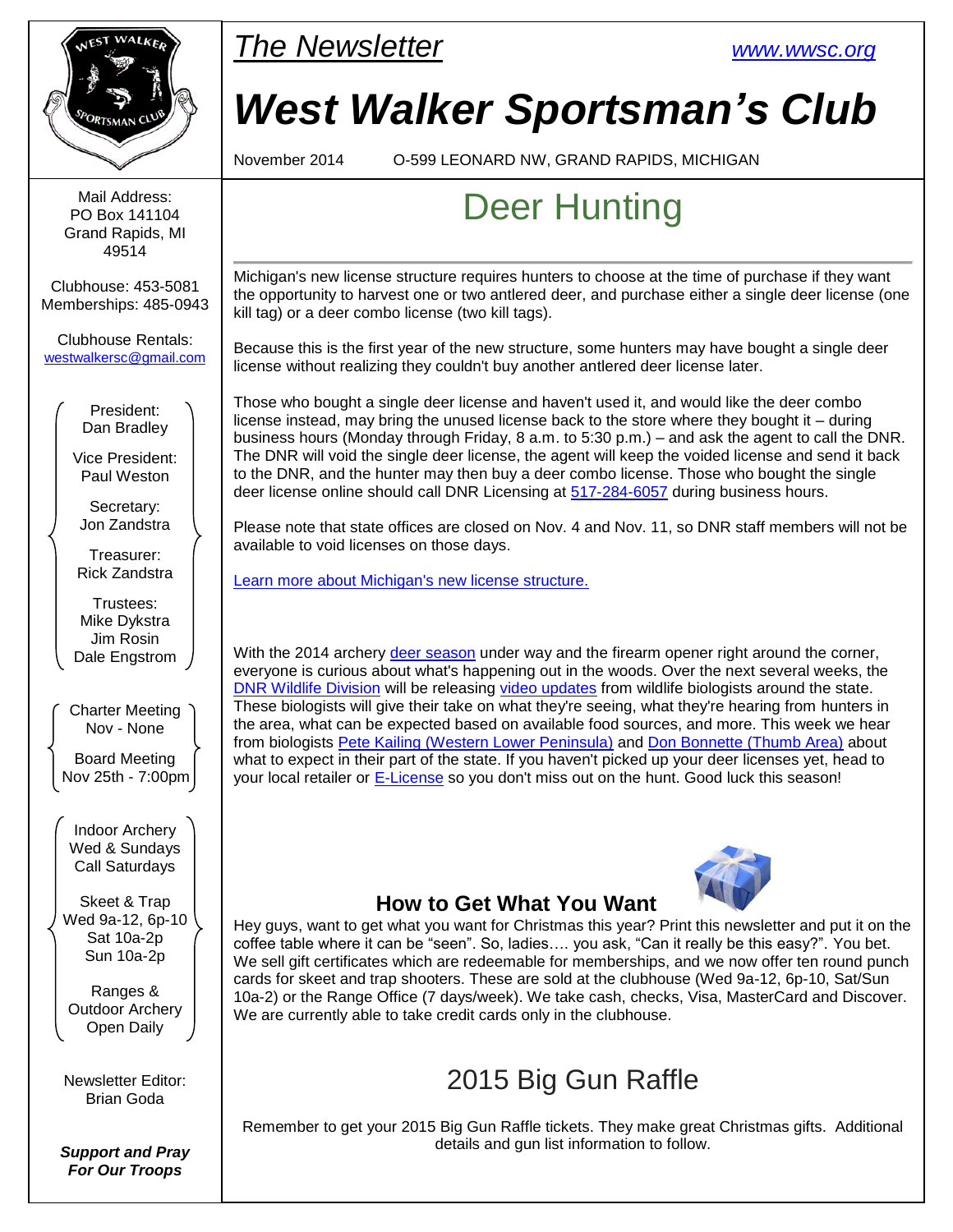#### **Important dates for the 2014 Michigan deer hunting season**

- Early antlerless firearm: September 20-21
- Liberty Hunt: September 20-21
- Independence Hunt: October 16-19
- Archery: October 1-November 14 and December 1-January 1
- Regular firearm: November 15-30
- Muzzleloading Zone 1: December 5-14
- Muzzleloading Zone 2: December 5-14
- Muzzleloading Zone 3: December 5-21
- Late antlerless firearm: December 22-January 1

### **Winter Shotgun League**

Winter Trap and Skeet league is just around the corner. Signups will be in December. The league will begin in January. This year, we are going to attempt to shoot with five member teams. Please see Dave Bigelow for more information. Look for more details in the December newsletter.



**West Walker / DNR Deer Check hours**

Here is the deer check schedule for West Walker Sportsman's Club:

November 15 to November 21; 10:00 am to 2:00 pm

November 24 to November 26; 10:00 am to 2:00 pm

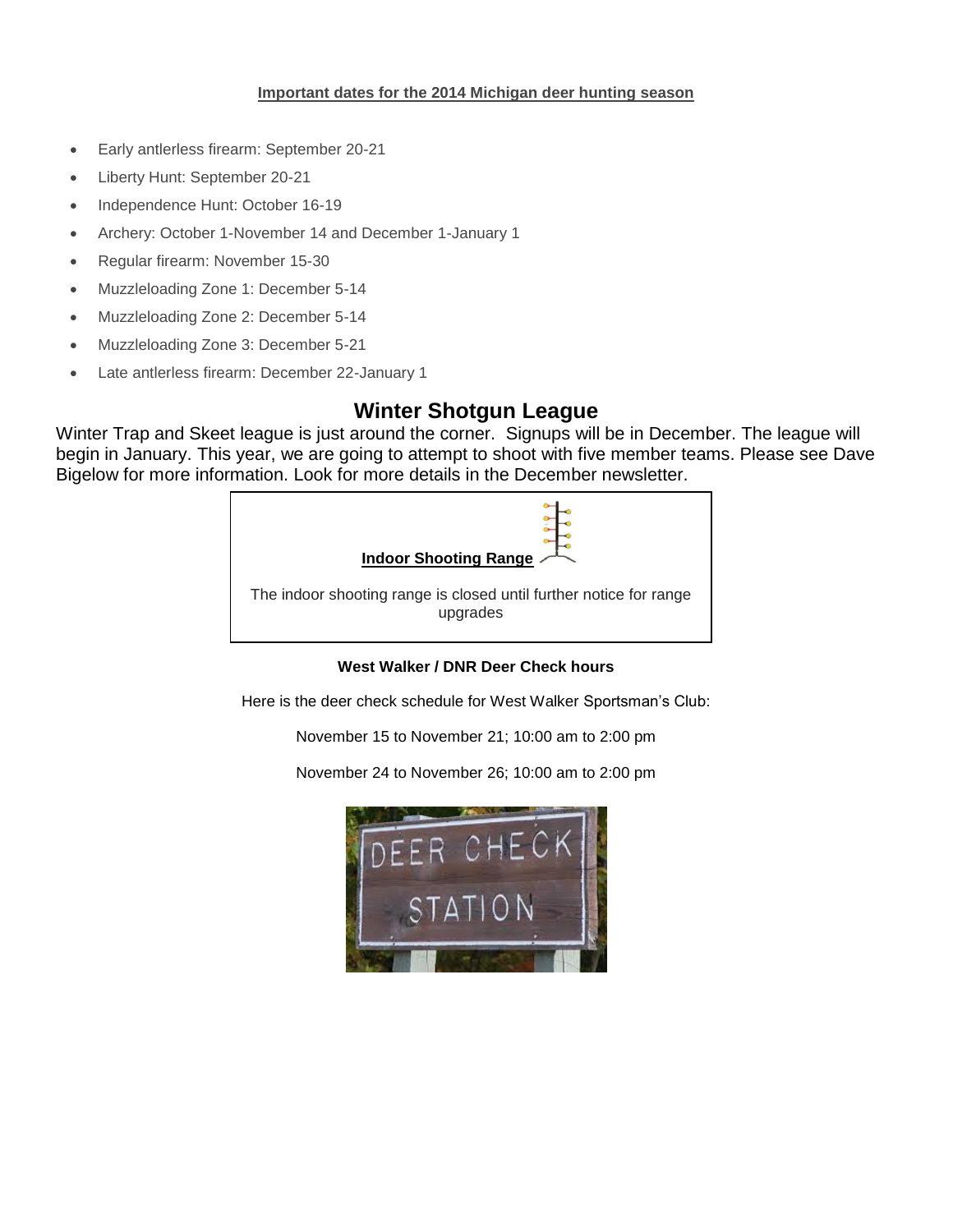### **Gun Safes**

Walk – In Vault Doors Fort Knox – American Security – Graffunder

### **HOOGERHYDE SAFE**

1033 Leonard St NW, Grand Rapids, MI 49504 **Phone: (616) 458-6365** Fax: (616) 485-2554

### **SK FULL DRAW 3-D ARCHERY RANGE**

10751 12<sup>th</sup> Ave., Grand Rapids, MI 49534 Phone: **(616) 791-7970**

Open 7 Days **Stan Kurek**

Dawn to Dusk WWSC Member

### **October Range Hours**

#### **November 1 – 15**

Mon – Sat: 9:00am – 5:15pm Sundays: 10:00am – 5:15pm

#### **November 16 – 31**

Mon – Sat: 9:00am – 5:00pm Sundays: 10:00am – 5:00pm Link for range hours: <http://www.wwsc.org/range-hours.shtml> Link for range rules: http://www.wwsc.org/img/ranges/RangeRules.pdf

### **Wobble Wednesdays & Weekends**

This turned out to be a pretty popular event, in which twenty shooters participated. And the winners are: Charlie won first prize, Leon won second prize and Dan won third prize. Congratulations to all of the winners and look for details of the next Wobble event.

> Special Range hours on November  $15<sup>th</sup>$  will be 10:00 am to 3:00 pm. November  $27<sup>th</sup>$  will be 9:00 am to 2:00 pm.



We are once again starting 4H shooting sports. This includes .22, bb gun, shotgun and archery. If you have children or grandchildren interested come down to one of our meetings and talk to us. The dates we meet are 10/7, 10/27, 11/4, 11/18, 12/2, 12/16, 1/13, 2/10, 3/10, 4/7, 4/21, 5/5, 5/19, 6/2, 6/16, 7/14 and 8/11.You can also call Denny Fuller at 293- 1873 or Troy Potter at 886-8979 for more information.

| 2014 Big Gun Raffle |                                                   |                             |  |  |  |  |
|---------------------|---------------------------------------------------|-----------------------------|--|--|--|--|
| <b>Jan 28</b>       | Kel Tec SUB2000, 9mm                              | Scott Huyser, #251          |  |  |  |  |
| Feb <sub>25</sub>   | Taurus 85UL 38 special                            | Denny Fuller, #9            |  |  |  |  |
| <b>Mar 25</b>       | Mossberg 500 Tactical Tri-rail, 12g               | Tom Cottrell, #175          |  |  |  |  |
| Apr 29              | Smith & Wesson M&P 22                             | Jim Nash, #34               |  |  |  |  |
| <b>May 27</b>       | Ruger American 270 cal                            | Don Mize, #38               |  |  |  |  |
| <b>Jun 24</b>       | Ruger KSR40 (ss) 40 cal                           | Troy Potter, #142           |  |  |  |  |
| <b>Jul 29</b>       | Henry Golden Boy, 22 LR                           | John Morehouse, #19         |  |  |  |  |
| Aug 26              | Beretta 92 FS 9mm                                 | <b>Rich Vander Meer #22</b> |  |  |  |  |
| Sep 30              | Savage Model 11 Trophy Hunter XP .223 w/Nikon 3x9 | <b>Richard Hansen #84</b>   |  |  |  |  |
| <b>Oct 28</b>       | Glock 22 Gen4 40 cal                              | Jim Boshoven #30            |  |  |  |  |
| <b>Nov 25</b>       | Henry 45-70 cal                                   |                             |  |  |  |  |
| <b>Dec 30</b>       | Remington 1911R1 45 ACP                           |                             |  |  |  |  |